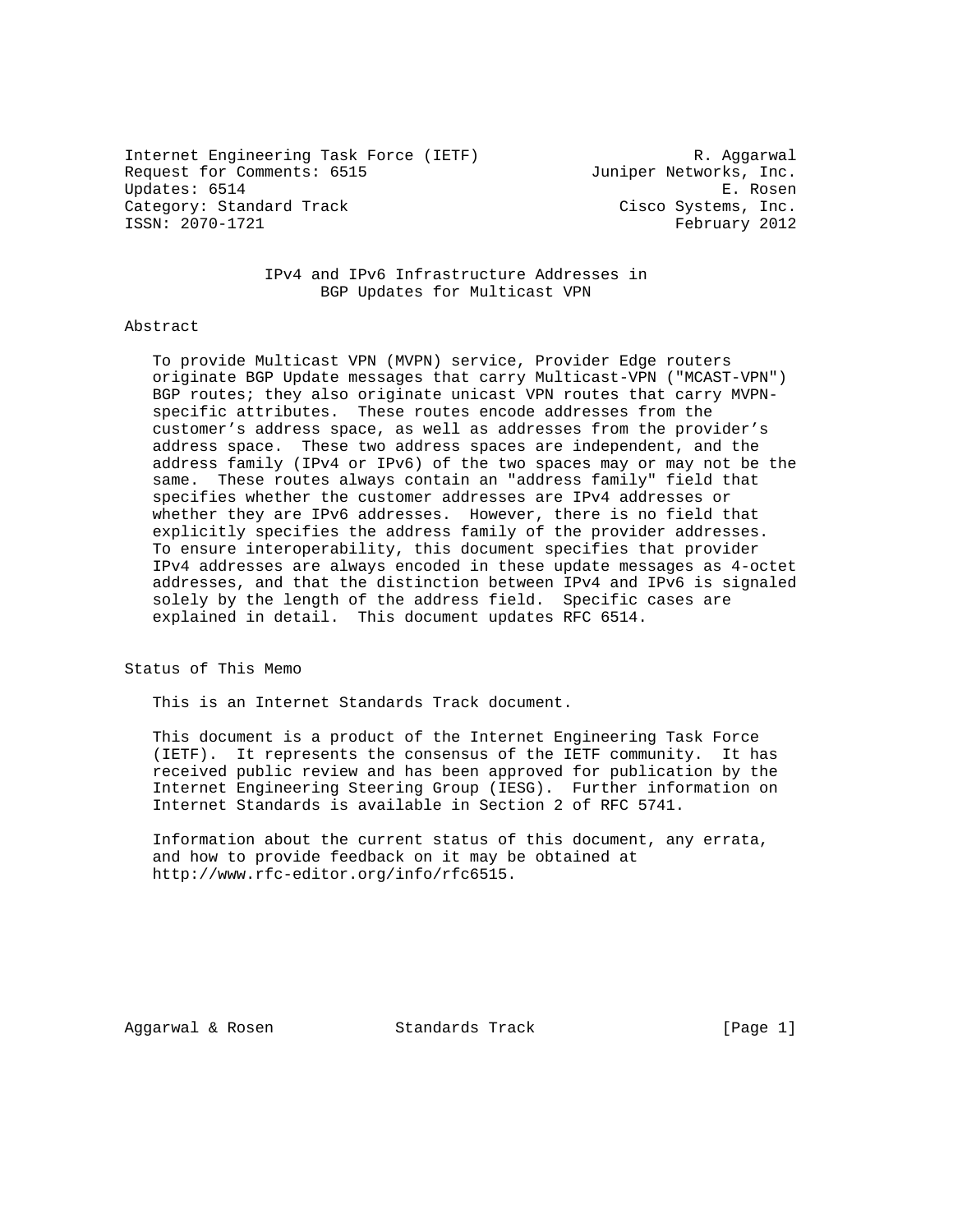### Copyright Notice

 Copyright (c) 2012 IETF Trust and the persons identified as the document authors. All rights reserved.

 This document is subject to BCP 78 and the IETF Trust's Legal Provisions Relating to IETF Documents (http://trustee.ietf.org/license-info) in effect on the date of

 publication of this document. Please review these documents carefully, as they describe your rights and restrictions with respect to this document. Code Components extracted from this document must include Simplified BSD License text as described in Section 4.e of the Trust Legal Provisions and are provided without warranty as described in the Simplified BSD License.

# Table of Contents

|  | 1.1. IPv4 and IPv6 Addresses in MCAST-VPN Routes |
|--|--------------------------------------------------|
|  |                                                  |
|  | 1.3. Acronyms Used in This Document 4            |
|  | 2. PE Addresses in MCAST-VPN Routes 4            |
|  |                                                  |
|  |                                                  |
|  |                                                  |
|  |                                                  |
|  |                                                  |
|  |                                                  |
|  |                                                  |
|  |                                                  |
|  |                                                  |
|  |                                                  |

### 1. Introduction

### 1.1. IPv4 and IPv6 Addresses in MCAST-VPN Routes

 [MVPN-BGP] defines a new set of BGP route types that are used by service providers (SPs) to provide Multicast Virtual Private Network service to their customers. These routes have a newly defined BGP NLRI, the "MCAST-VPN" NLRI. The MCAST-VPN NLRI is carried in the NLRI field of the MP\_REACH\_NLRI/MP\_UNREACH\_NLRI attributes defined in [BGP-MP]. The SAFI field of the MP\_REACH\_NLRI/MP\_UNREACH\_NLRI attribute is used to identify the NLRI as being an MCAST-VPN NLRI.

Aggarwal & Rosen Standards Track [Page 2]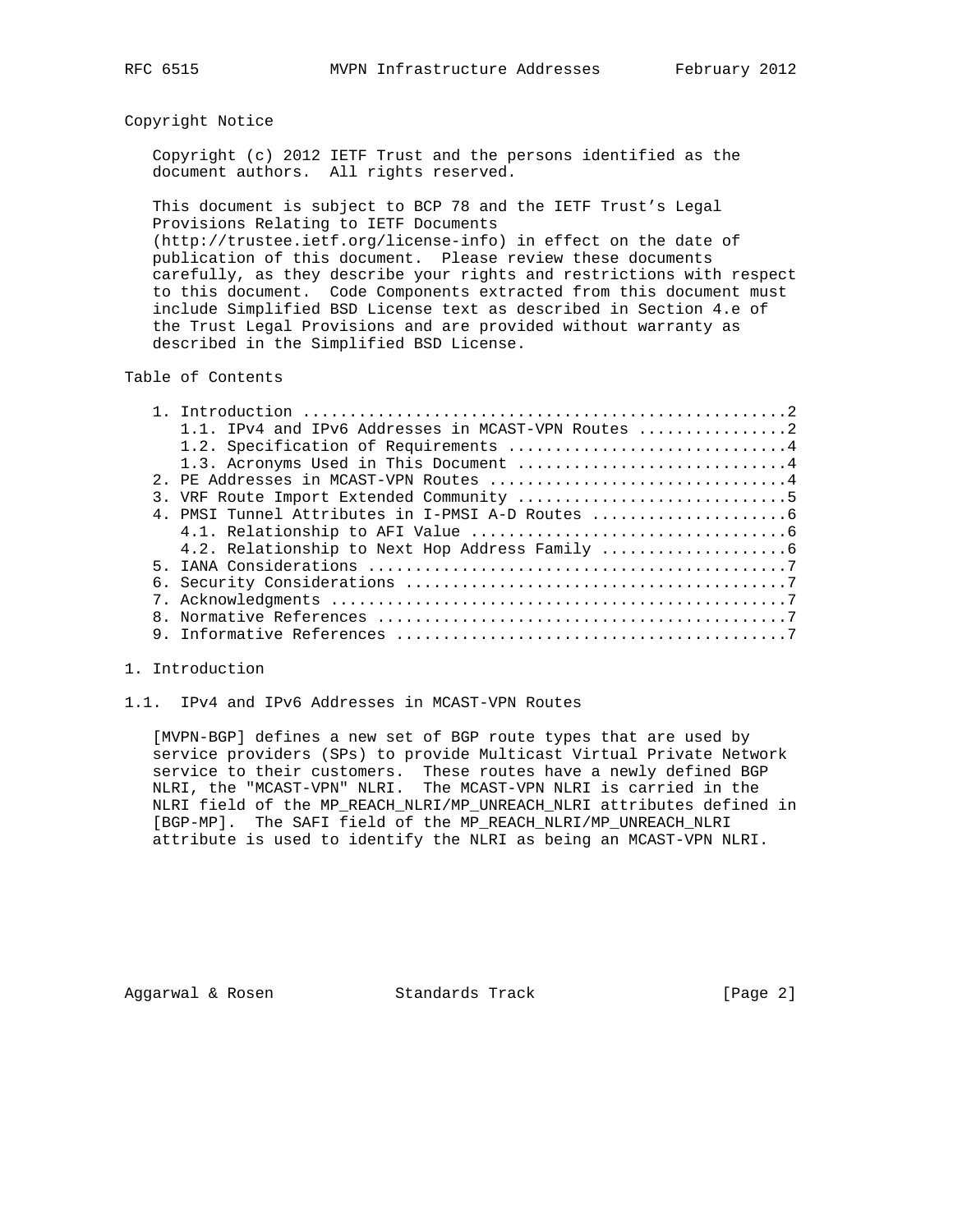When the SAFI field of an MP\_REACH\_NLRI/MP\_UNREACH\_NLRI attribute has the "MCAST-VPN" value, the AFI field has two defined values: 1 and 2. AFI 1 indicates that any customer multicast addresses occurring in the MP\_REACH\_NLRI/MP\_UNREACH\_NLRI attribute are IPv4 addresses; AFI 2 indicates that such addresses are IPv6 addresses.

 However, some of the MCAST-VPN routes also contain addresses of Provider Edge (PE) routers in the SP network. An SP with an IPv4 network may provide MVPN service for customers using IPv6, and an SP with an IPv6 network may provide MVPN service for customers that use IPv4. Therefore, the address family of the PE addresses MUST NOT be inferred from the AFI field of the associated MP\_REACH\_NLRI/MP\_UNREACH\_NLRI attribute.

 The purpose of this document is to make clear that whenever a PE address occurs in an MCAST-VPN route (whether in the NLRI or in an attribute), the IP address family of that address is determined by the length of the address (a length of 4 octets for IPv4 addresses, a length of 16 octets for IPv6 addresses), NOT by the AFI field of the route.

 In particular, if a SP with an IPv4 core network is providing MVPN/IPv6 service to a customer, the PE addresses in the MCAST-VPN routes will be 4-octet IPv4 routes, even though the AFI of those routes will have the value 2.

 Some previous specifications (e.g., [RFC4659] and [RFC4798]) have taken a different approach, requiring that in any routes containing IPv6 or VPN-IPv6 customer addresses, the IPv4 PE addresses be represented as IPv6-mapped IPv4 addresses [RFC4291]. This document does not use that approach. Rather, this specification uses the approach adopted in [RFC4684] and [RFC5549]. The MCAST-VPN routes contain enough information to enable the IP address family of the PE addresses to be inferred from the address lengths.

 [MVPN-BGP] also defines an attribute, the "VRF Route Import Extended Community", that is attached to unicast VPN-IPv4 or VPN-IPv6 routes. This extended community contains a PE address, and this document specifies how to encode an IPv6 address in this attribute, independent of whether the attribute is attached to a VPN-IPv4 route or a VPN-IPv6 route.

 This document also clarifies an issue with respect to the significance of the Address Family field of an Intra-AS I-PMSI A-D route that carries a PMSI Tunnel Attribute.

Aggarwal & Rosen Standards Track [Page 3]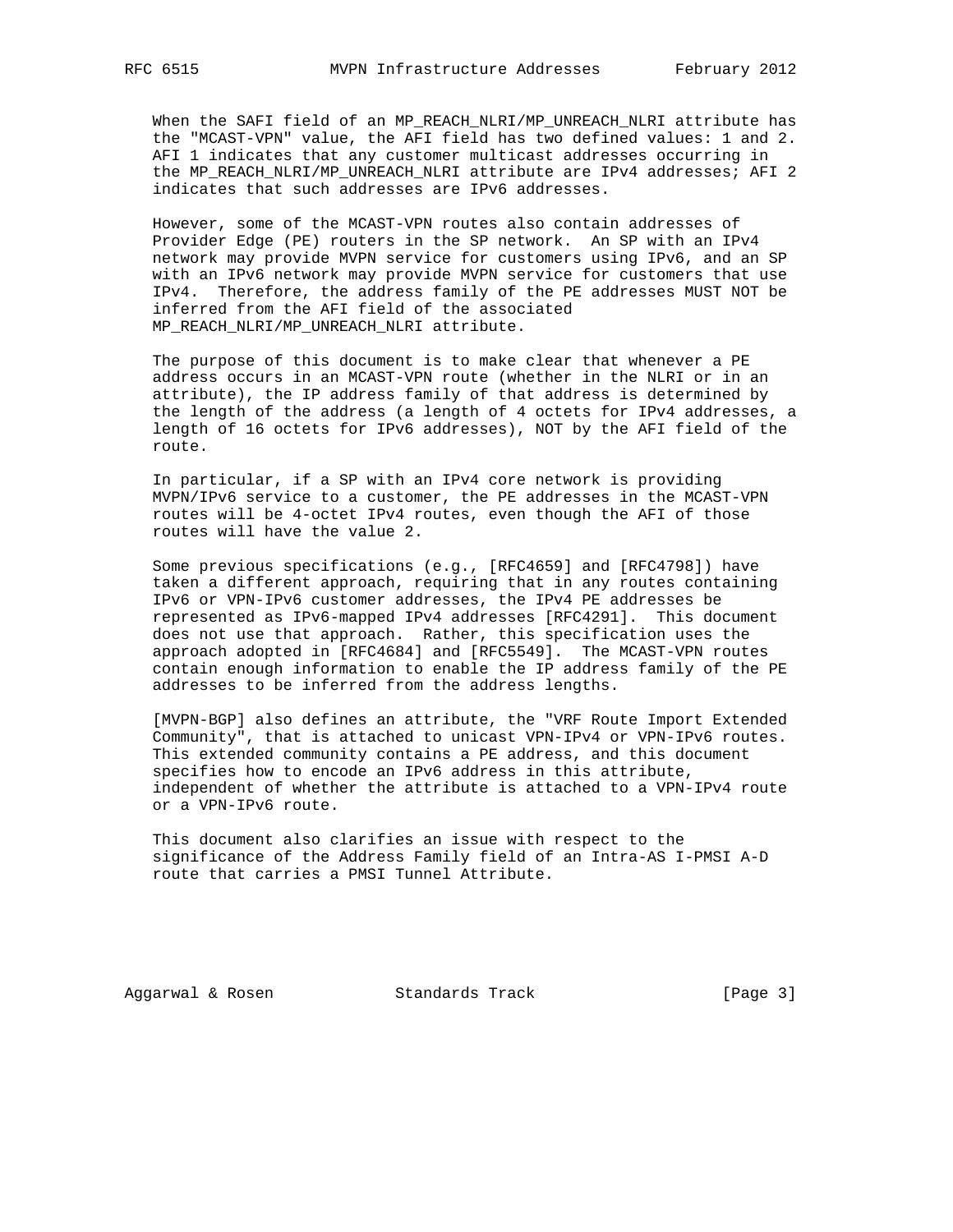1.2. Specification of Requirements

 The key words "MUST", "MUST NOT", "REQUIRED", "SHALL", "SHALL NOT", "SHOULD", "SHOULD NOT", "RECOMMENDED", "MAY", and "OPTIONAL" in this document are to be interpreted as described in [RFC2119].

1.3. Acronyms Used in This Document

 This document uses a number of acronyms, mostly taken directly from the BGP and VPN specifications.

- A-D Route: Auto-Discovery Route [MVPN]
- AFI: Address Family Identifier [BGP-MP]
- AS: Autonomous System [BGP]
- I-PMSI: Inclusive PMSI [RFC4364]
- MVPN: Multicast Virtual Private Network [MVPN]
- MCAST-VPN routes: BGP routes of "MCAST-VPN" Subsequent Address Family, as defined in [MVPN-BGP]. The NLRI of such routes may be referred to as MCAST-VPN NLRI.
- MP\_REACH\_NLRI: Multiprotocol Reachable NLRI [BGP-MP]
- MP\_UNREACH\_NLRI: Multiprotocol Unreachable NLRI [BGP-MP]
- PMSI: Provider Multicast Service Interface [MVPN]
- NLRI: Network Layer Reachability Information [BGP]
- PE: Provider Edge [RFC4364]
- S-PMSI: Selective PMSI [RFC4364]
- SAFI: Subsequent Address Field Identifier [BGP-MP]
- SP: Service Provider
- 2. PE Addresses in MCAST-VPN Routes

PE addresses occur in MCAST-VPN routes in the following places:

 1. "Network Address of Next Hop" field in the MP\_REACH\_NLRI attribute, as defined in Section 3 of [BGP-MP]. This field is preceded by a "length of next hop address" field. Hence, it is

Aggarwal & Rosen Standards Track [Page 4]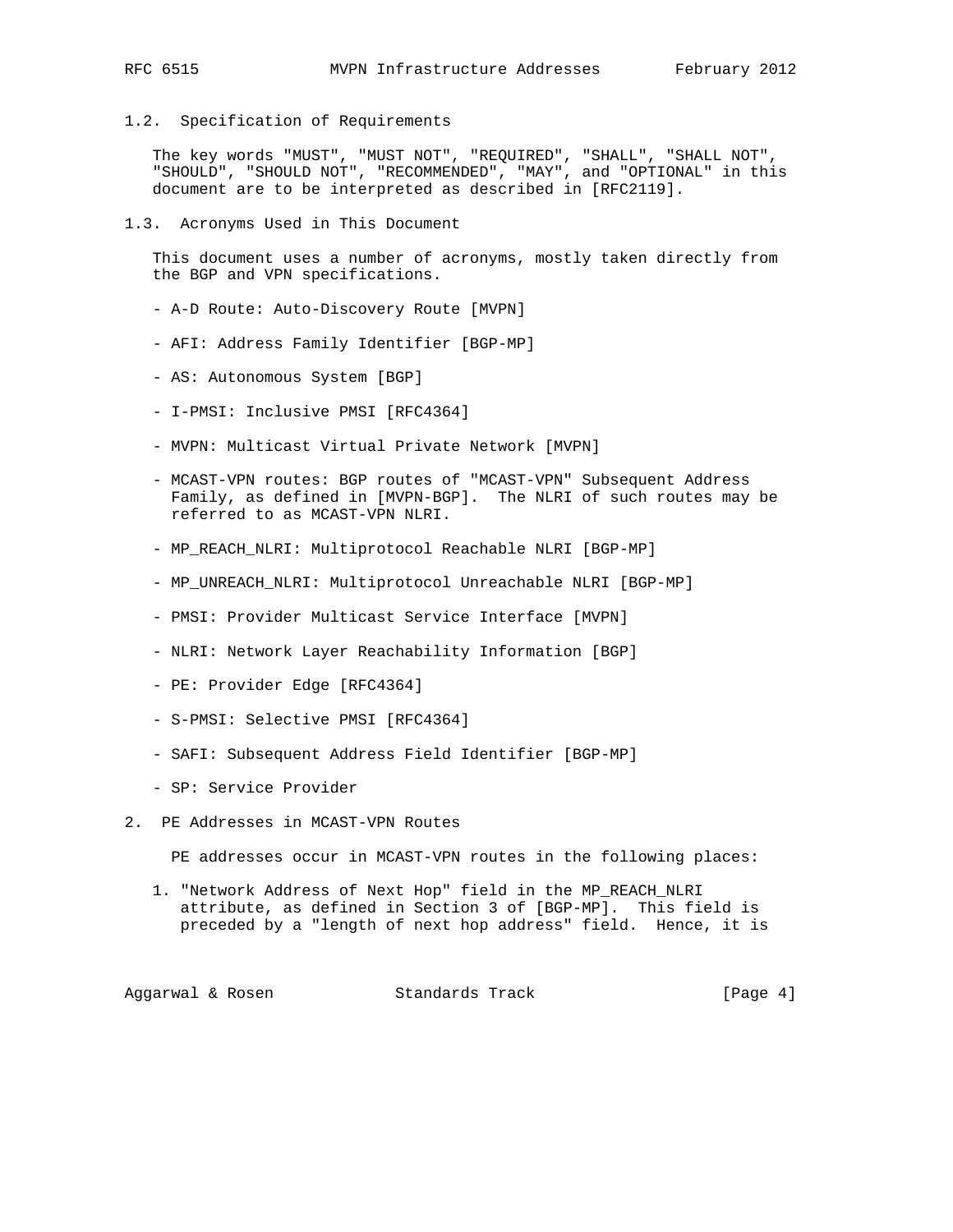always clear whether the address is an IPv4 address (length is 4) or an IPv6 address (length is 16). If the length of the next hop address is neither 4 nor 16, the MP\_REACH\_NLRI attribute MUST be considered to be "incorrect", and MUST be handled as specified in Section 7 of [BGP-MP].

- 2. "Intra-AS I-PMSI A-D route", defined in Section 4.1 of [MVPN-BGP]. All MCAST-VPN routes begin with a 1-octet route type field, followed by a 1-octet "NLRI length" field. In the Intra-AS I-PMSI A-D route, the length is followed by an 8-octet Route Distinguisher (RD), which is then followed by the "Originating Router's IP Address" field. The length of this field (4 octets for IPv4 or 16 octets for IPv6) can thus be inferred from the NLRI length field (which will be either 12 or 24, respectively). If the inferred length of the "Originating Router's IP Address" field is neither 4 nor 16, the MP\_REACH\_NLRI attribute MUST be considered to be "incorrect", and MUST be handled as specified in Section 7 of [BGP-MP].
- 3. "S-PMSI A-D Route", defined in Section 4.3 of [MVPN-BGP]. In this route, the "NLRI length" field is followed by an 8-octet RD, a variable-length "multicast source" field, a variable-length "multicast group" field, and an "Originating Router's IP Address" field. The two variable-length fields have their own length fields. From these two length fields and the NLRI length field, one can compute the length of the "Originating Router's IP Address" field, which again is either 4 for IPv4 or 16 for IPv6. If the computed length of the "Originating Router's IP Address" field is neither 4 nor 16, the MP\_REACH\_NLRI attribute MUST be considered to be "incorrect", and MUST be handled as specified in Section 7 of [BGP-MP].
- 4. "Leaf A-D Route", defined in Section 4.4 of [MVPN-BGP]. In this route, the "NLRI length" field is following by a variable-length "route key", which is followed by the "Originating Router's IP Address" field. The Route Key has its own length field. From the NLRI length and the route key length, one can compute the length of the "Originating Router's IP Address" field. If the computed length of the "Originating Router's IP Address" field is neither 4 nor 16, the MP\_REACH\_NLRI attribute MUST be considered to be "incorrect", and MUST be handled as specified in Section 7 of [BGP-MP].
- 3. VRF Route Import Extended Community

 The "VRF Route Import Extended Community", specified in [MVPN-BGP], is an attribute carried by unicast VPN-IPv4 or VPN-IPv6 routes. It is an "IPv4 Address Specific Extended Community" of type "VRF Route

Aggarwal & Rosen Standards Track [Page 5]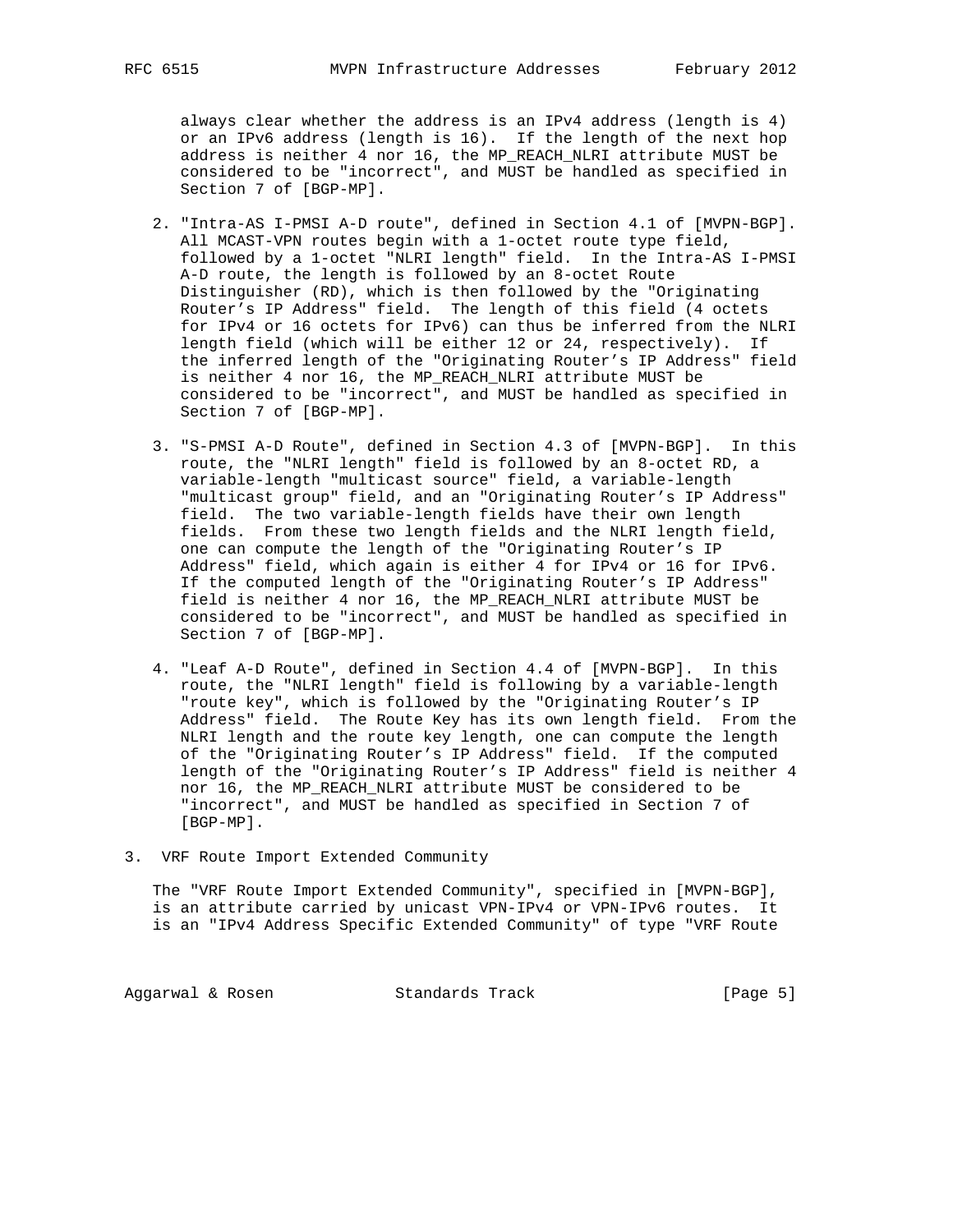Import"; hence, it can only carry an IPv4 address. To carry an IPv6 address, an "IPv6 Address Specific Extended Community" [RFC5701], of type "VRF Route Import", must be used. A code point for this type of extended community has been allocated by IANA.

4. PMSI Tunnel Attributes in I-PMSI A-D Routes

 When a PMSI Tunnel Attribute occurs in an I-PMSI A-D route originated by a particular PE or Autonomous System Border Router (ASBR), it identifies a tunnel that the PE/ASBR uses by default for carrying the multicast traffic of a particular customer MVPN. The proper encoding and interpretation of the PMSI Tunnel attribute is affected by both the AFI and "Network Address of Next Hop" fields.

4.1. Relationship to AFI Value

 When the PMSI Tunnel Attribute occurs in a BGP Update message with a MP\_REACH\_NLRI attribute whose AFI is 1, the meaning is that the identified tunnel is used by default to carry IPv4 MVPN traffic for a particular customer MVPN. When the PMSI Tunnel Attribute occurs in a BGP Update message with a MP\_REACH\_NLRI attribute whose AFI is 2, the meaning is that the identified tunnel is used by default to carry IPv6 MVPN traffic for a particular customer MVPN. To assign both IPv4 and IPv6 MVPN traffic to an I-PMSI tunnel, two I-PMSI A-D routes MUST be used -- one whose MP\_REACH\_NLRI has an AFI of 1 and one whose MP\_REACH\_NLRI has an AFI of 2. To use the same tunnel for both IPv4 and IPv6 traffic, the same value of the PMSI Tunnel attribute can be used in each route.

4.2. Relationship to Next Hop Address Family

 If the "Network Address of Next Hop" field in the MP\_REACH\_NLRI attribute contains an IPv4 address, then any IP addresses appearing in the "Tunnel Identifier" field of the PMSI Tunnel Attribute MUST be IPv4 addresses.

 If the "Network Address of Next Hop" field in the MP\_REACH\_NLRI attribute contains an IPv6 address, then any IP addresses appearing in the "Tunnel Identifier" field of the PMSI Tunnel Attribute MUST be IPv6 addresses.

 If these conditions are not met, the PMSI Tunnel Attribute MUST be handled as a "malformed" PMSI Tunnel Attribute, as specified in Section 5 of [MVPN-BGP].

Aggarwal & Rosen Standards Track [Page 6]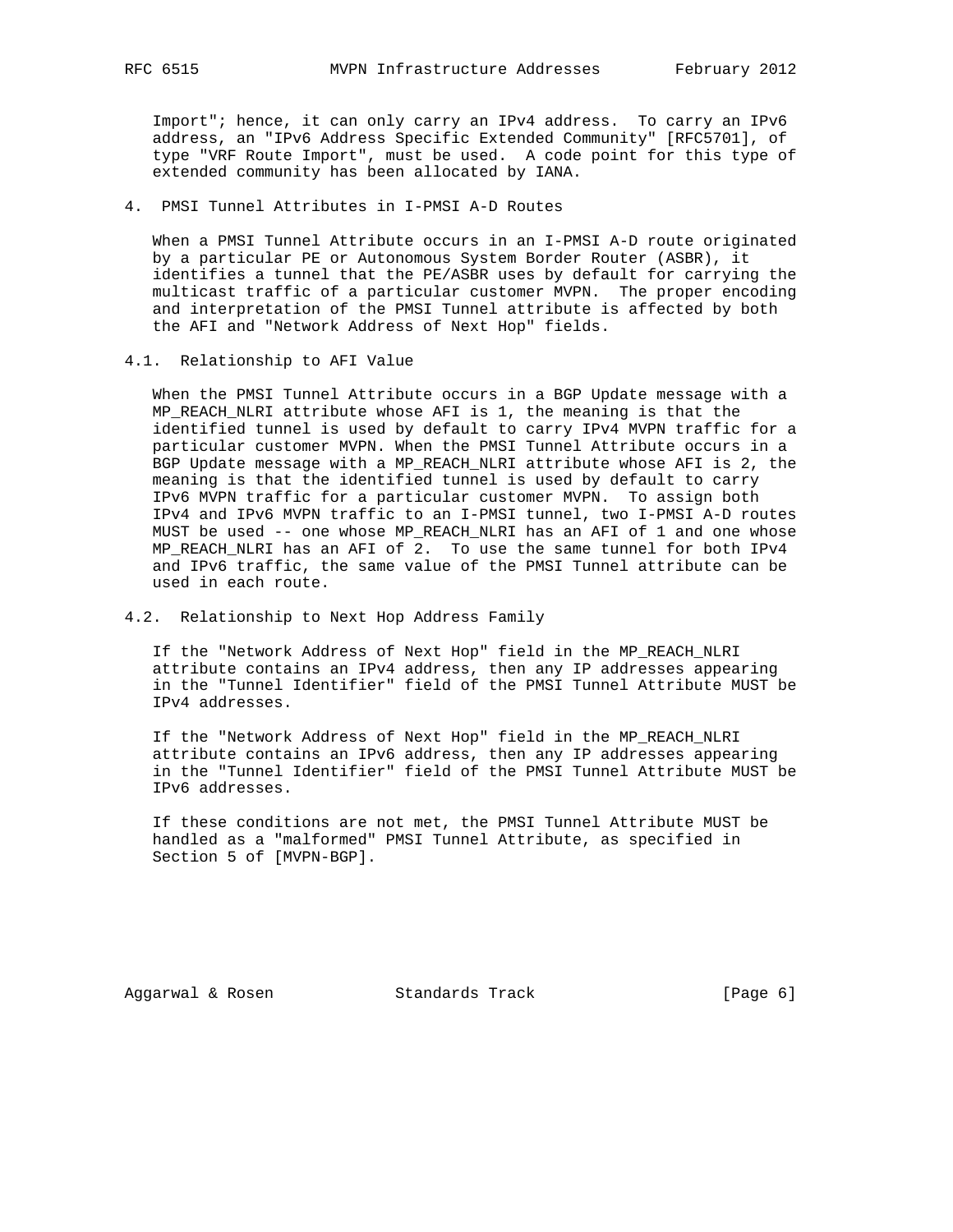# 5. IANA Considerations

 IANA has assigned the code point 0x000b for "VRF Route Import" in the "IPv6 Address Specific Extended Community" registry in the "transitive communities" portion of the namespace. The references are to this document and to [MVPN-BGP].

6. Security Considerations

 This document does not raise any security considerations beyond those raised by [MVPN-BGP].

7. Acknowledgments

 The authors wish to thank Dongling Duan, Keyur Patel, Yakov Rekhter, and Karthik Subramanian.

- 8. Normative References
	- [BGP] Rekhter, Y., Ed., Li, T., Ed., and S. Hares, Ed., "A Border Gateway Protocol 4 (BGP-4)", RFC 4271, January 2006.
	- [BGP-MP] Bates, T., Chandra, R., Katz, D., and Y. Rekhter, "Multiprotocol Extensions for BGP-4", RFC 4760, January 2007.
	- [MVPN] Rosen, E., Ed., and R. Aggarwal, Ed., "Multicast in MPLS/BGP IP VPNs", RFC 6513, February 2012.
	- [MVPN-BGP] Aggarwal, R., Rosen, E., Morin, T., and Y. Rekhter, "BGP Encodings and Procedures for Multicast in MPLS/BGP IP VPNs", RFC 6514, February 2012.
	- [RFC2119] Bradner, S., "Key words for use in RFCs to Indicate Requirement Levels", BCP 14, RFC 2119, March 1997.
- 9. Informative References
	- [RFC4291] Hinden, R. and S. Deering, "IP Version 6 Addressing Architecture", RFC 4291, February 2006.
	- [RFC4364] Rosen, E. and Y. Rekhter, "BGP/MPLS IP Virtual Private Networks (VPNs)", RFC 4364, February 2006.
	- [RFC4659] De Clercq, J., Ooms, D., Carugi, M., and F. Le Faucheur, "BGP-MPLS IP Virtual Private Network (VPN) Extension for IPv6 VPN", RFC 4659, September 2006.

Aggarwal & Rosen Standards Track [Page 7]